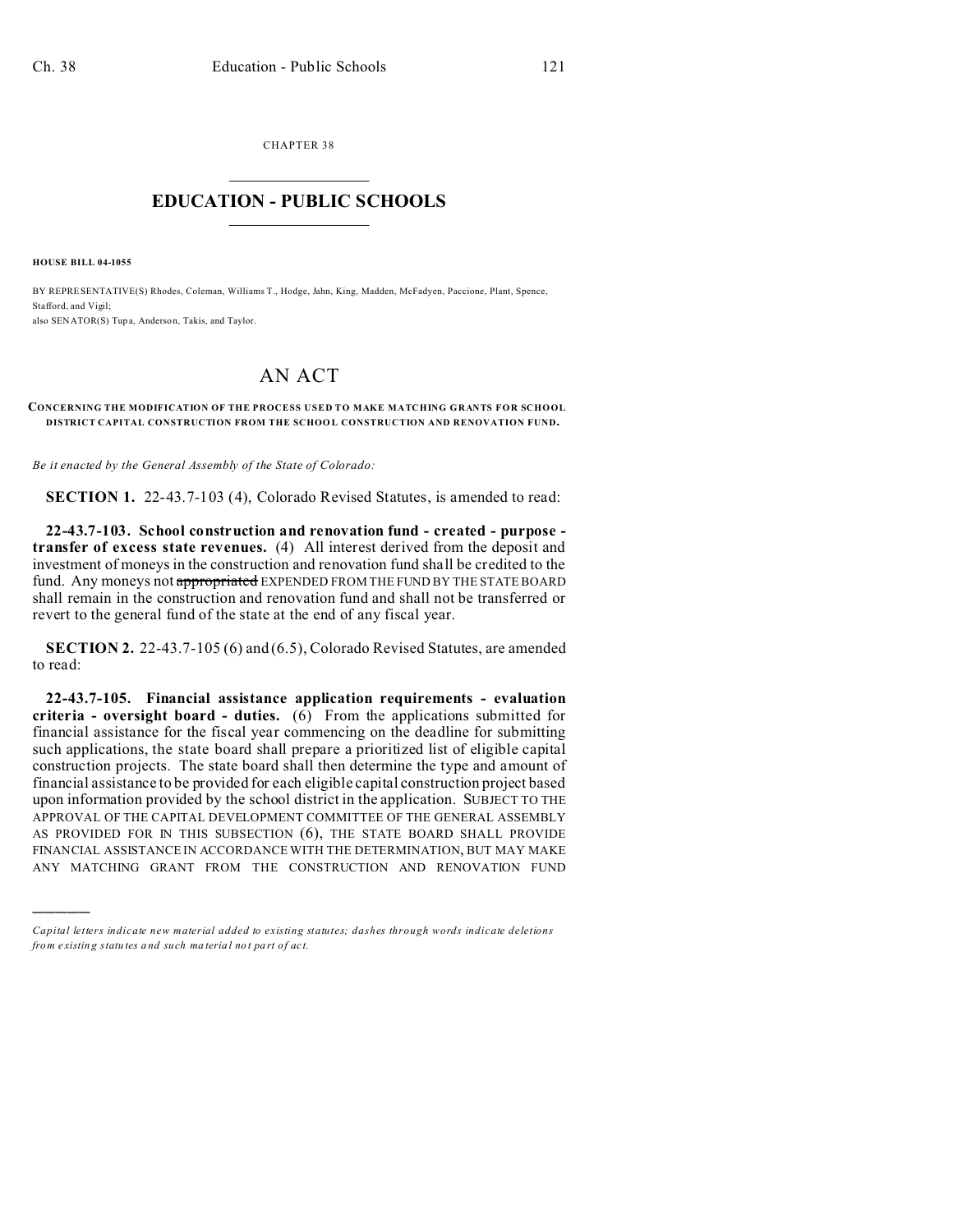CONTINGENT UPON THE APPROVAL OF A BONDED INDEBTEDNESS QUESTION TO BE SUBMITTED TO THE VOTERS OF A DISTRICT DURING THE FISCAL YEAR FOR WHICH THE GRANT IS TO BE AWARDED. The state board shall submit a list of school districts and charter schools recommended to receive matching grants for capital construction projects, along with the amount of each grant and the amount of the school district or charter school match, to the capital development committee of the general assembly no later than October 1 AUGUST 16 of the fiscal year for which financial assistance is being sought. THE CAPITAL DEVELOPMENT COMMITTEE SHALL DETERMINE THE NUMBER OF CAPITAL CONSTRUCTION PROJECTS ON THE LIST THAT MAY RECEIVE MATCHING GRANTS FROM MONEYS AVAILABLE IN THE CONSTRUCTION AND RENOVATION FUND BEFORE SEPTEMBER 15 OF THE SAME FISCAL YEAR. ONLY CAPITAL CONSTRUCTION PROJECTS ON THE PRIORITIZED LIST MAY RECEIVE MATCHING GRANTS FROM THE CONSTRUCTION AND RENOVATION FUND, AND THE CAPITAL CONSTRUCTION PROJECTS SHALL BE FUNDED IN THE PRIORITY DETERMINED BY THE STATE BOARD. IF THE CAPITAL DEVELOPMENT COMMITTEE DOES NOT MAKE A DETERMINATION ON THE LIST BEFORE SEPTEMBER 15, THE LIST SHALL BE DEEMED APPROVED AS SUBMITTED AND THE STATE BOARD MAY ORDER PAYMENT OF ALL MATCHING GRANTS ON THE LIST. THE STATE BOARD SHALL SUBMIT A LIST OF SCHOOL DISTRICTS AND CHARTER SCHOOLS FOR WHICH THE CAPITAL DEVELOPMENT COMMITTEE HAS APPROVED MATCHING GRANTS, ALONG WITH THE AMOUNT OF EACH GRANT AND THE AMOUNT OF THE SCHOOL DISTRICT OR CHARTER SCHOOLMATCH TO THE JOINT BUDGET COMMITTEE OF THE GENERAL ASSEMBLY NO LATER THAN DECEMBER 1 OF THE FISCAL YEAR FOR WHICH FINANCIAL ASSISTANCE IS BEING PROVIDED. Said list shall also be submitted to the education committees of the senate and the house of representatives, the governor, the president of the senate, and the speaker of the house of representatives. The capital development committee shall determine the number of capital construction projects on the list that may receive matching grants from moneys available in the construction and renovation fund. Only capital construction projects on the prioritized list may receive matching grants from the construction and renovation fund, and the capital construction projects shall be funded in the priority determined by the state board. The capital development committee shall submit the list of projects to receive matching funds to the joint budget committee no later than January 1 of the fiscal year for which financial assistance is being sought for the purpose of amending the general appropriation bill to make appropriations for the capital construction projects that will receive matching grants from the construction and renovation fund for that fiscal year. The joint budget committee may increase the appropriation, and the number of projects to be funded, if additional moneys are made available from moneys transferred from the school capital construction expenditures reserve in accordance with section  $22-54-117(6)$  (b). A prioritized list showing school districts that will be loaned money from the permanent school fund, along with the amount of each loan, shall be provided to the governor, the president of the senate, the speaker of the house of representatives, and the joint budget committee.

 $(6.5)$  Notwithstanding any provision in subsection  $(6)$  of this section to the contrary, appropriations for the capital construction projects that will receive matching grants from the construction and renovation fund for the 2002-03 fiscal year may be made to the department of education in House Bill 02-1349, enacted at the second regular session of the sixty-third general assembly.

**SECTION 3. Effective date.** This act shall take effect at 12:01 a.m. on the day following the expiration of the ninety-day period after final adjournment of the